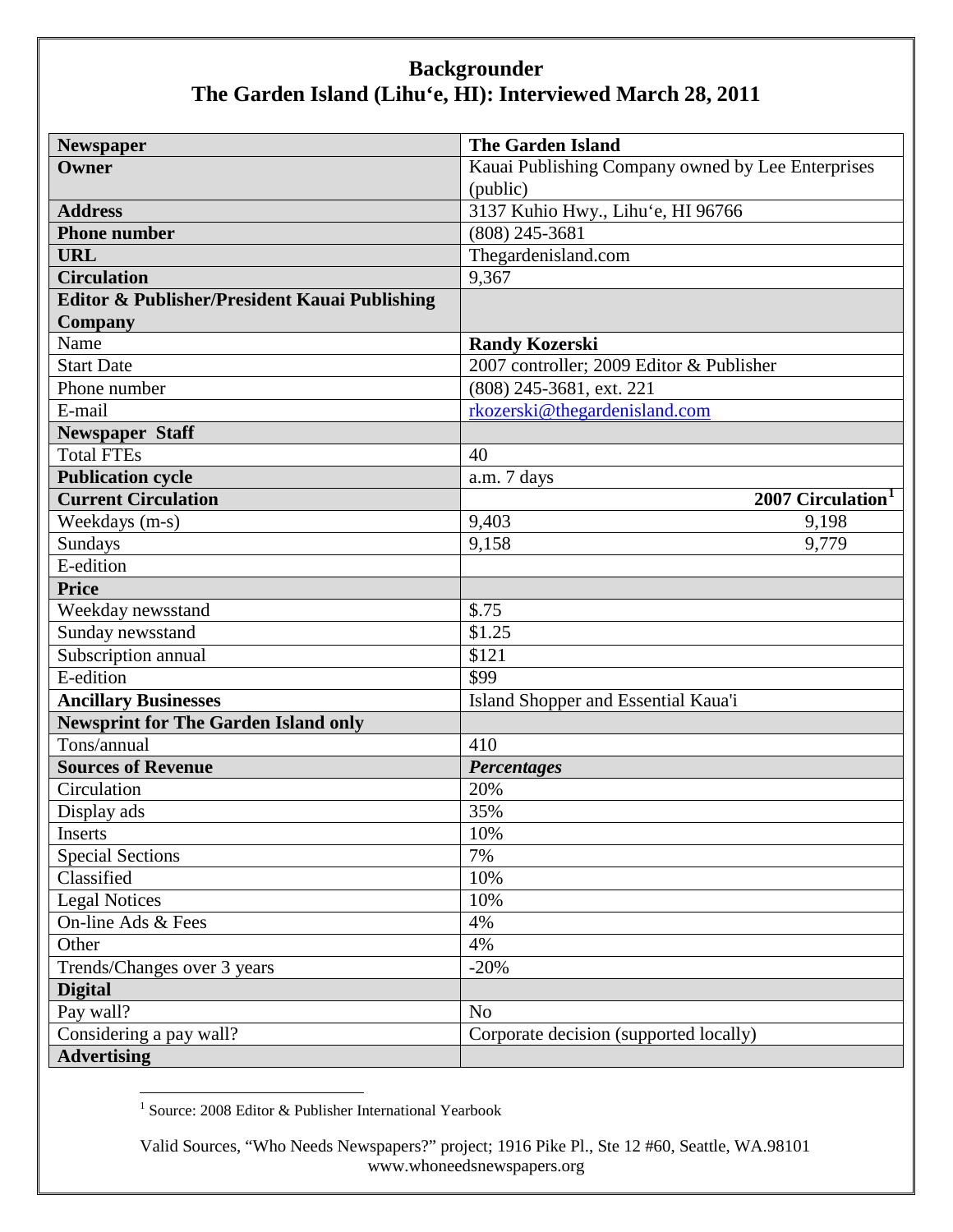| Is your advertising staff able to provide competitive | Yes                         |
|-------------------------------------------------------|-----------------------------|
| digital services to merchants?                        |                             |
| Do you use "real time" ads?                           | Yes                         |
| Does your advertising department sell "digital        | N <sub>o</sub>              |
| services" such as helping merchants with website      |                             |
| production?                                           |                             |
| Does your ad department sell electronic coupons or    | Yes                         |
| other modern digital products?                        |                             |
| Other?                                                |                             |
| <b>Managing Editor</b>                                |                             |
| Name                                                  | <b>Nathan Eagle</b>         |
| Start date                                            | 5/2007                      |
| Phone number                                          | 808-245-3681 x227           |
| E-mail                                                | neagle@thegardenisland.com  |
| <b>News Staff</b>                                     |                             |
| <b>Total FTE</b>                                      | 9                           |
| Reporters                                             | 5.5                         |
| Editors                                               | $\mathbf{1}$                |
| Photo                                                 | $\mathbf{1}$                |
| Other: sports                                         | $\mathbf{1}$                |
| <b>Bureaus</b>                                        |                             |
| Coverage                                              | More than 50% of their time |
| Local government                                      | X                           |
| Courts                                                | X                           |
| Public safety                                         | X                           |
| County government                                     | X                           |
| <b>School Board</b>                                   | N <sub>o</sub>              |
| <b>Business</b>                                       | X                           |
| <b>Sports</b>                                         | $\overline{\text{X}}$       |
| Entertainment & arts                                  | X                           |
| Environment                                           | N <sub>o</sub>              |
| Health care                                           | $\overline{No}$             |
| <b>Online Editor</b>                                  |                             |
| <b>Name</b>                                           | <b>Richard Stein</b>        |
| Phone number                                          | 808-245-3681 x254           |
| Email                                                 | rstein@thegardenisland.com  |
| <b>Digital News Staff</b>                             |                             |
| Size                                                  | .5                          |
| Sufficient?                                           | N <sub>o</sub>              |
| <b>Reporting/Photo staff</b>                          |                             |
| Does reporting staff feed materials for digital media | Yes                         |
| Should they?                                          | Yes                         |
| Website start date                                    | Content from December 1999  |
| <b>Capabilities</b>                                   |                             |
| Web platform software?                                | <b>BLOX CMS</b>             |

Valid Sources, "Who Needs Newspapers?" project; 1916 Pike Pl., Ste 12 #60, Seattle, WA.98101 www.whoneedsnewspapers.org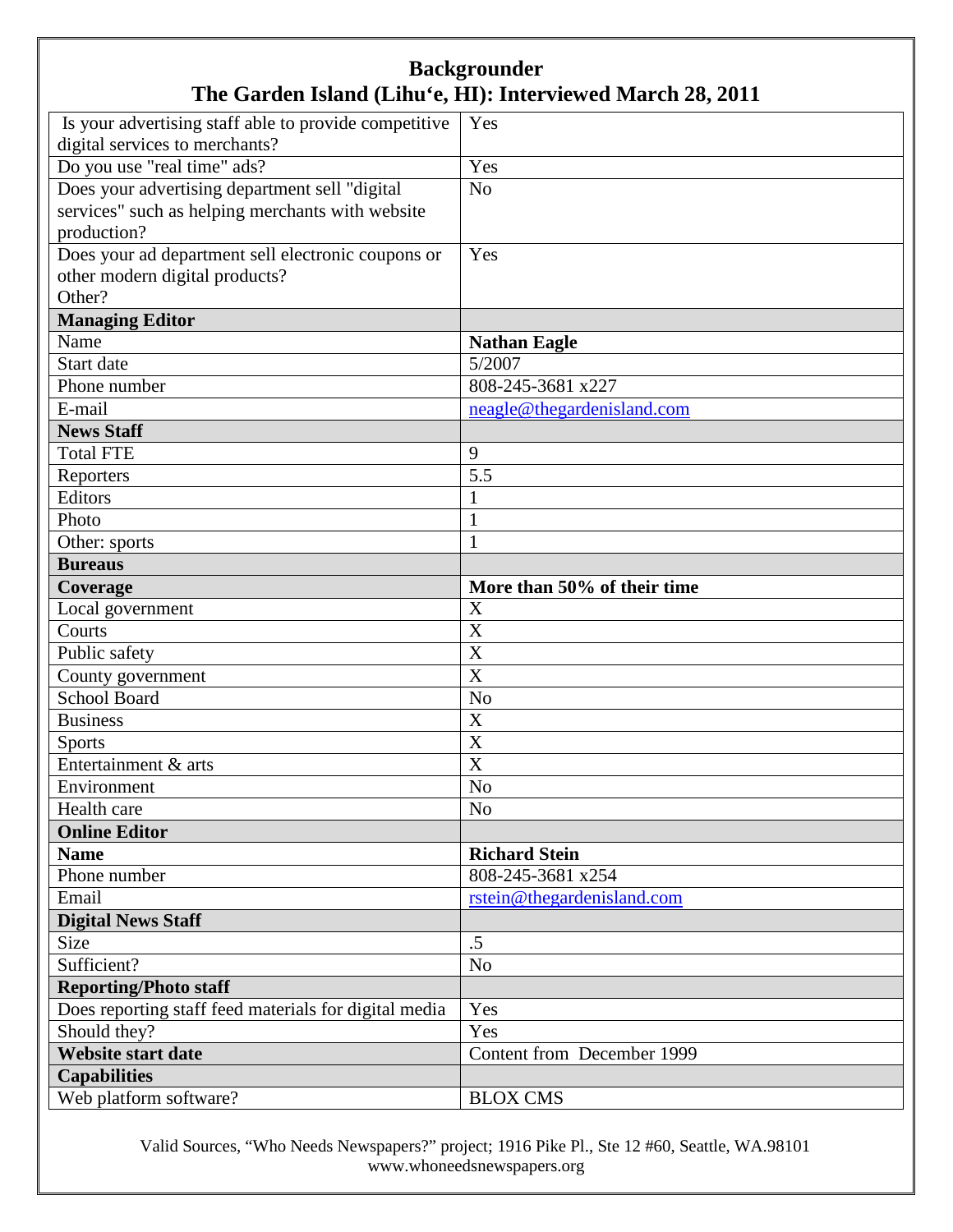| Content management system: software?                  | <b>BLOX CMS</b>                                         |
|-------------------------------------------------------|---------------------------------------------------------|
| Does your organization                                | N <sub>o</sub>                                          |
| write code?                                           |                                                         |
| Number of coders?                                     | $\overline{0}$                                          |
| Zero? How out-sourced?                                | Corporate handles                                       |
| Out-sourced, off the shelf or with vendors?           | Corporate handles                                       |
| Proprietary or open-source code? Why?                 | Corporate handles                                       |
| <b>Flexibility &amp; response time</b>                |                                                         |
| Can you change web platform - coding,                 | No, we cannot and do not                                |
| architecture, software -- at least once a month? Do   |                                                         |
| you?                                                  |                                                         |
| Can you add new functionality promptly as it          | Upon corporate directives                               |
| becomes available?                                    |                                                         |
| <b>Digital Tools</b>                                  |                                                         |
| Crowd sourcing?                                       | N <sub>o</sub>                                          |
| Data visualization?                                   | N <sub>o</sub>                                          |
| Investigative reporting?                              | Some                                                    |
| Documentary video?                                    | Some                                                    |
| Any other kinds of digital tools are being used?      | N/A                                                     |
| <b>Social Media</b>                                   |                                                         |
| What is the overall organizational commitment to      | We recognize its importance but run up against how to   |
| collecting, creating, shaping and delivering all your | create revenue streams to justify the manpower it       |
| news/information products through these digital       | requires.                                               |
| channels?                                             |                                                         |
| To what extent is your newspaper connected to         | Facebook and Twitter accounts delivering headline links |
| people through social media?                          | daily.                                                  |
| <b>Advertising</b>                                    |                                                         |
| Is your advertising staff able to provide             | Yes                                                     |
| competitive digital services to merchants?            |                                                         |
| Do you use "real time" ads?                           | No                                                      |
| Does your advertising department sell "digital        | N <sub>o</sub>                                          |
| services", such as helping merchants with website     |                                                         |
| production?                                           |                                                         |
| Does your ad department sell electronic coupons or    | N <sub>o</sub>                                          |
| other modern digital products?                        |                                                         |
| Other?                                                |                                                         |
| <b>Assessment</b>                                     |                                                         |
| How do you assess your digital news/information       | Omniture                                                |
| products?                                             |                                                         |
| Page-views?                                           | 1M/mo.                                                  |
| Monthly uniques?                                      | 90K/mo.                                                 |
| Revenue?                                              | Only archives                                           |
| What other metrics do you use?                        | Time on site; page/unique visitors                      |
| Do you assess news content?                           |                                                         |
| Number of sources?                                    | Yes                                                     |

Valid Sources, "Who Needs Newspapers?" project; 1916 Pike Pl., Ste 12 #60, Seattle, WA.98101 www.whoneedsnewspapers.org